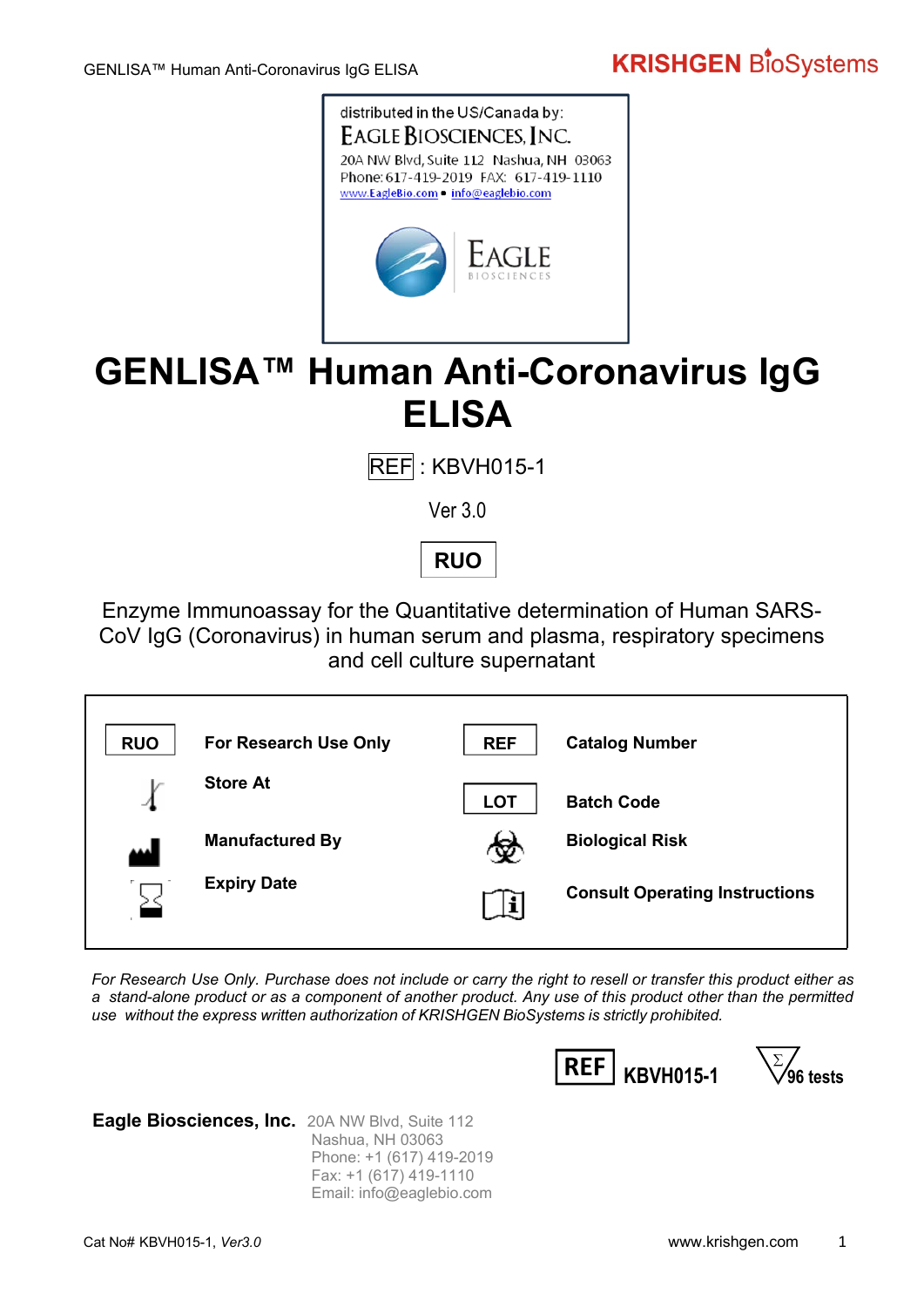### **Introduction:**

The GENLISA™ ELISA kits are used for assessing the specific biomarker in samples analytes which may be serum, plasma and cell culture supernatant as validated with the kit. The kit employs a sandwich ELISA technique which leads to a higher specificity and increased sensitivity compared to conventional competitive ELISA kits which employ only one antibody.

### **Intended Use:**

The GENLISA™ Human Anti-Coronavirus IgG ELISA kit is used as an analytical tool for quantitative determination of IgG against coronavirus in human serum and plasma, respiratory specimens and cell culture supernatant

### **Principle:**

The method employs sandwich ELISA technique. Human Coronavirus antigen is pre-coated onto microwells. Samples and standards are pipetted into microwells and IgG present in the sample are bound by the capture antigen. HRP labelled anti-Human IgG is added and incubated to form a complex. After washing microwells in order to remove any non-specific binding, the substrate solution (TMB) is added to microwells and color develops proportionally to the amount of Coronavirus in the sample. Color development is then stopped by addition of stop solution. Absorbance is measured at 450 nm.

### **Materials Provided:**

- 1. Human Coronavirus Antigen Coated Microtiter Plate (12 x 8 wells) 1 no
- 2. Human Coronavirus IgG Standards (lyophilized, 1000 ng/ml) 2 vials
- 3. Anti-Human IgG:HRP Conjugate 12 ml
- 4. Standard Diluent 10 ml
- 5. Sample Diluent 80 ml
- 6. (20X) Wash Buffer 25 ml
- 7. TMB Substrate 12 ml
- 8. Stop Solution 12 ml
- 9. Instruction Manual

### **Materials to be provided by the End-User:**

- 1. Microtiter Plate Reader able to measure absorbance at 450 nm.
- 2. Adjustable pipettes and multichannel pipettor to measure volumes ranging from 25 ul to 1000 ul
- 3. Deionized (DI) water
- 4. Wash bottle or automated microplate washer
- 5. Graph paper or software for data analysis
- 6. Timer
- 7. Absorbent Paper

### **Handling/Storage:**

- 1. All reagents should be stored at 2ºC to 8ºC for stability.
- 2. All the reagents and wash solutions should be used within 12 months from manufacturing date.
- 3. Before using, bring all components to room temperature (18-25ºC). Upon assay completion ensure all components of the kit are returned to appropriate storage conditions.
- 4. The Substrate is light-sensitive and should be protected from direct sunlight or UV sources.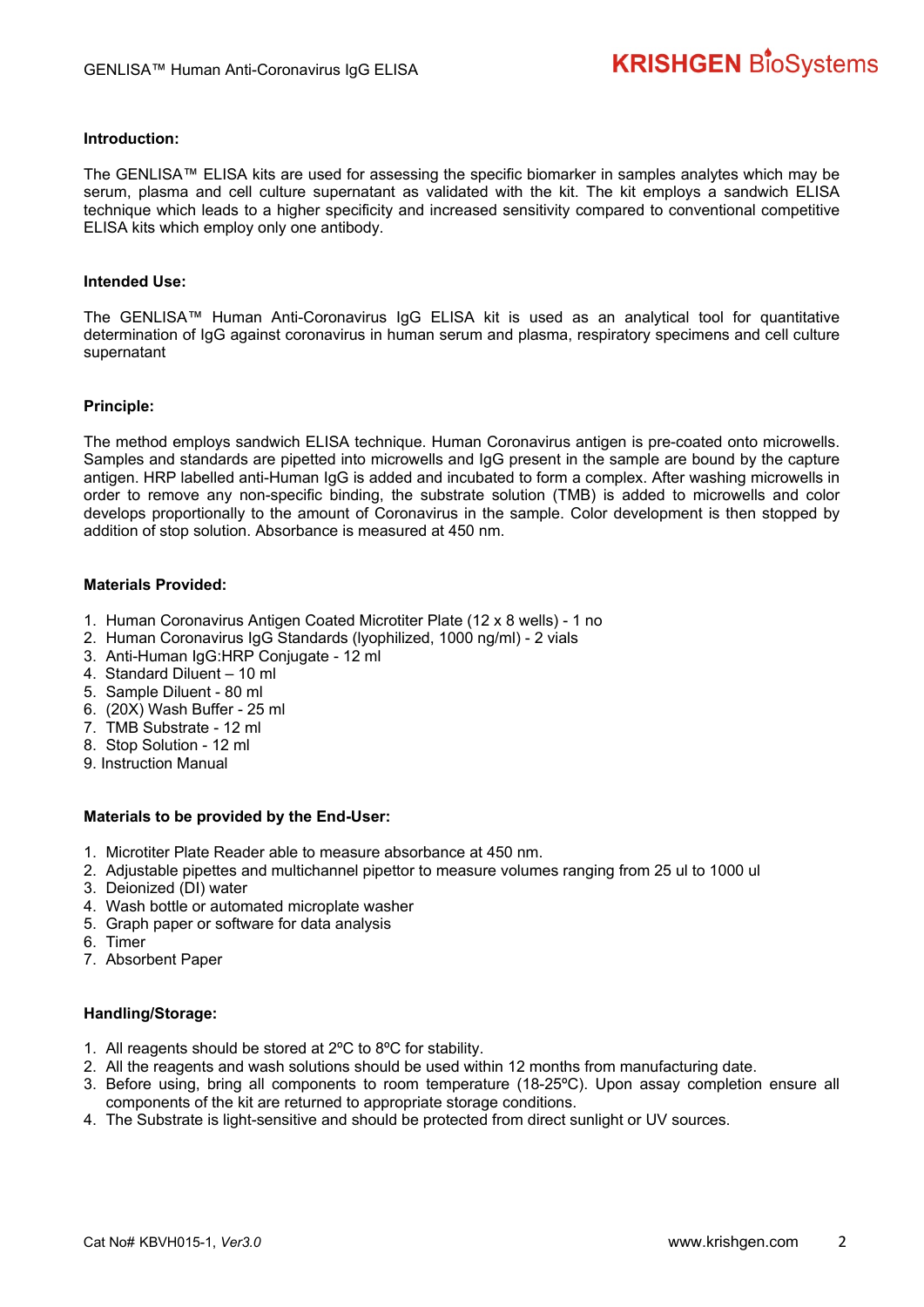# **KRISHGEN BioSystems**

### **Health Hazard Warnings:**

Reagents that contain preservatives may be harmful if ingested, inhaled or absorbed through the skin.

### **Sample Preparation and Storage:**

Specimens should be clear and non-hemolyzed. Samples should be run at a number of dilutions to ensure accurate quantitation.

Blood is taken by venipuncture. Serum is separated after clotting by centrifugation. Plasma can be used, too. Lipaemic, hemolytic or contaminated samples should not be run. Repeated freezing and thawing should be avoided. If samples are to be used for several assays, initially aliquot samples and keep at - 20°C.

Cell Culture Supernates - Remove particulates by centrifugation and assay immediately or aliquot and store samples at -20℃ or lower temperature. Avoid repeated freeze-thaw cycles. If the use of original supernates sample or low dilution (<5 fold) are necessary due to the expected low concentration of antigen supernates need be adjust to neutral pH condition before assay.

Should you desire to inactivate the virus, use a (5X) Lysis Buffer (optional, not provided). Add 1/5 volume of (5X) Lysis Buffer to sample (i.e. add 50 ul (5X) Lysis Buffer to 200 ul sample). Vortex well.

Note:

The sample should be diluted to within the working range of the assay in 1X Assay Diluent. The exact dilution must be determined based on the concentration of specific target in individual samples.

Respiratory Sample - Centrifuge samples for 20 minutes at 10000 x g at 2-8°C. Collect supernatant and carry out the assay immediately.

#### **Preparation before Use:**

Allow samples to reach room temperature prior to assay. Take care to agitate patient samples gently in order to ensure homogeneity.

Serum and Plasma Samples should be diluted 1:1000 (v/v) for optimal recovery, (for example 1 ul sample + 999 ul sample diluent) prior to assay. In cases where matrix interferences is under or over observed, the samples may be diluted with Sample Diluent accordingly.

The samples may be kept at 2 - 8°C for up to three days. For long-term storage please store at -20°C.

*Note: Grossly hemolyzed samples are not suitable for use in this assay.*

#### **Reagent Preparation (all reagents should be diluted immediately prior to use):**

- 1. Label any aliquots made with the kit Lot No and Expiration date and store it at appropriate conditions mentioned.
- 2. Bring all reagents to Room Temperature before use.
- 3. To make **Wash Buffer (1X)**; dilute **25 ml of 20X Wash Buffer in 475 ml of DI water**.
- 4. **Standards Preparation**: Reconstitute the concentrated Standard lyophilized vial with 1 ml of Standard Diluent to obtain a concentration of 1000 ng/ml. Keep the vial for 15 mins with gentle agitation before making further dilutions. Dilute 360 ul of original **Standard (1000 ng/ml)** with 140 ul of Standard Diluent to generate a **720 ng/ml Standard Solution**. Prepare further **Standards** by serially diluting the Standard Solution as per the below table. Use the Standard Diluent as the Zero Standards (Standard No.0).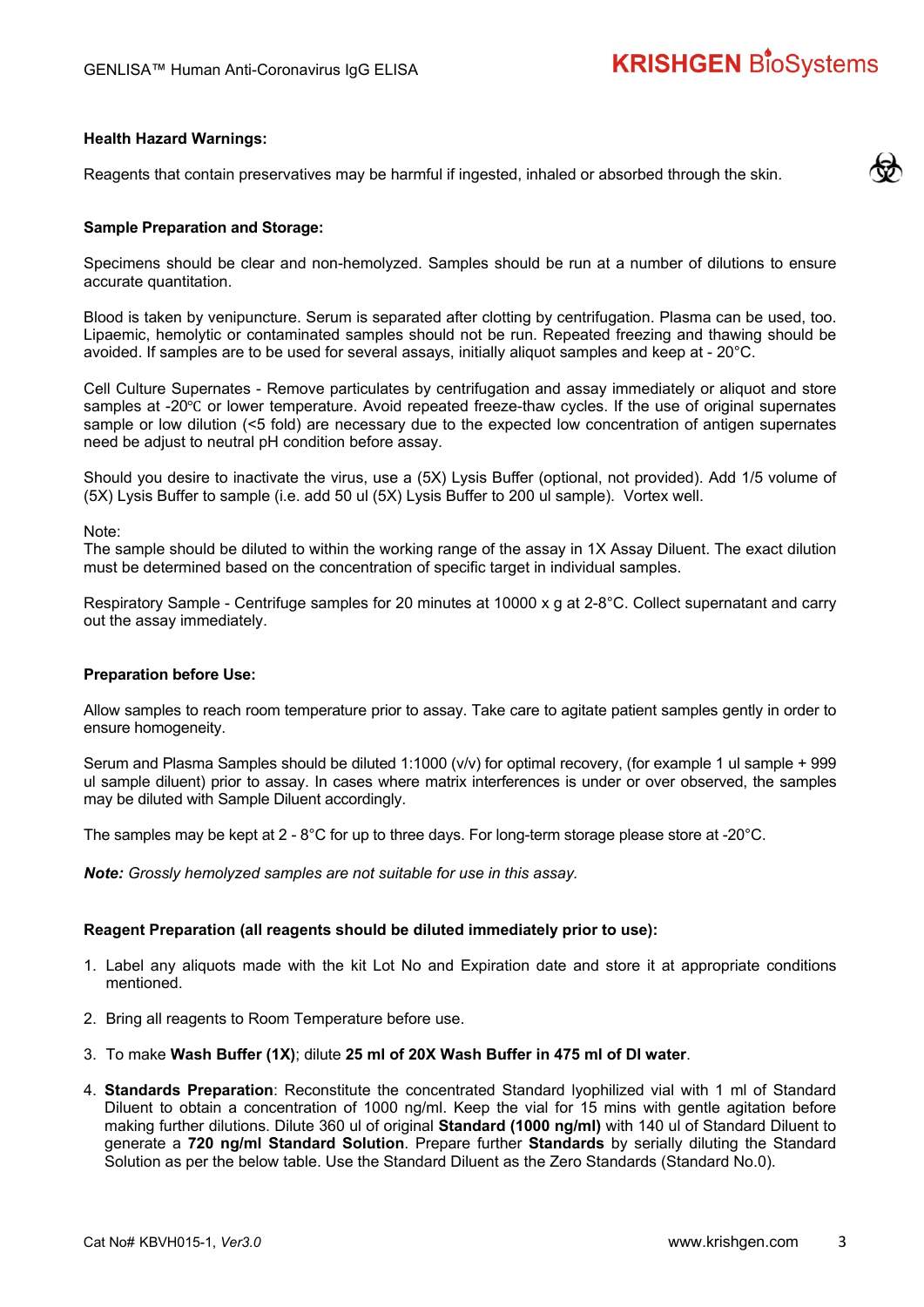| <b>Standard</b><br><b>Concentration</b> | <b>Standard Vial</b>     | <b>Dilution Particulars</b>                                     |
|-----------------------------------------|--------------------------|-----------------------------------------------------------------|
| 1000 ng/ml                              | <b>Original Standard</b> | Original Standard provided in the Kit                           |
| 720 ng/ml                               | Standard No.7            | 360 ul Original Standard (1000 ng/ml) + 140 ul Standard Diluent |
| 360 ng/ml                               | Standard No.6            | 250 ul Standard No.7 + 250 ul Standard Diluent                  |
| $180$ ng/ml                             | Standard No.5            | 250 ul Standard No.6 + 250 ul Standard Diluent                  |
| $90$ ng/ml                              | Standard No.4            | 250 ul Standard No.5 + 250 ul Standard Diluent                  |
| $60$ ng/ml                              | Standard No.3            | 333.4 ul Standard No.4 + 166.6 ul Standard Diluent              |
| $30$ ng/ml                              | Standard No.2            | 250 ul Standard No.3 + 250 ul Standard Diluent                  |
| $15 \text{ ng/ml}$                      | Standard No.1            | 250 ul Standard No.2 + 250 ul Standard Diluent                  |
| $0$ ng/ml                               | Standard No. 0           | <b>Only Standard Diluent</b>                                    |

### **Procedural Notes:**

- 1. In order to achieve good assay reproducibility and sensitivity, proper washing of the plates to remove excess un-reacted reagents is essential.
- 2. Avoid assay of Samples containing Sodium Azide (NaN<sub>3</sub>), as it could destroy the HRP activity resulting in erroneous results for the presence of Human SARS-CoV IgG.
- 3. It is recommended that the Standards and Samples be assayed in duplicates.
- 4. Maintain a repetitive timing sequence from well to well for all the steps to ensure that the incubation timings are same for each well.
- 5. If the Substrate has a distinct blue color prior to use it may have been contaminated and use of such substrate can lead to compromisation of the sensitivity of the assay.
- 6. The plates should be read within 30 minutes after adding the Stop Solution.
- 7. Make a work list in order to identify the location of Standards and Samples.

### **Assay Procedure:**

- 1. Pipette **100 ul** of **Standards** and **diluted Samples** to the respective wells.
- 2. Seal plate and incubate for 1 hour at Room Temperature (18-25ºC).
- 3. Aspirate and wash plate **5 times** with **Wash Buffer (1X)** and blot residual buffer by firmly tapping plate upside down on absorbent paper. Wipe of any liquid from the bottom outside of the microtiter wells as any residue can interfere in the reading step. All the washes should be performed similarly.
- 4. Add **100 ul** of **Anti-Human IgG:HRP Conjugate** to each well.
- 5. Seal plate and incubate for 60 minutes at Room Temperature (18-25°C).
- 6. Wash plate **5 times** with **Wash Buffer (1X)** as in step 3.
- 7. Pipette **100 ul** of **TMB Substrate** solution.
- 8. Incubate in the dark for 30 minutes at Room Temperature.
- 9. Stop reaction by adding **100 ul** of **Stop Solution** to each well.
- 10. Read Absorbance at 450 nm within 30 minutes of stopping reaction.

### **Calculation of Results:**

Determine the Mean Absorbance for each set of duplicate Standards and Samples. Using standard graph paper, plot the average value (absorbance 450nm) of each standard on the Y-axis versus the corresponding concentration of the standards on the X-axis. Draw the best fit curve through the standard points.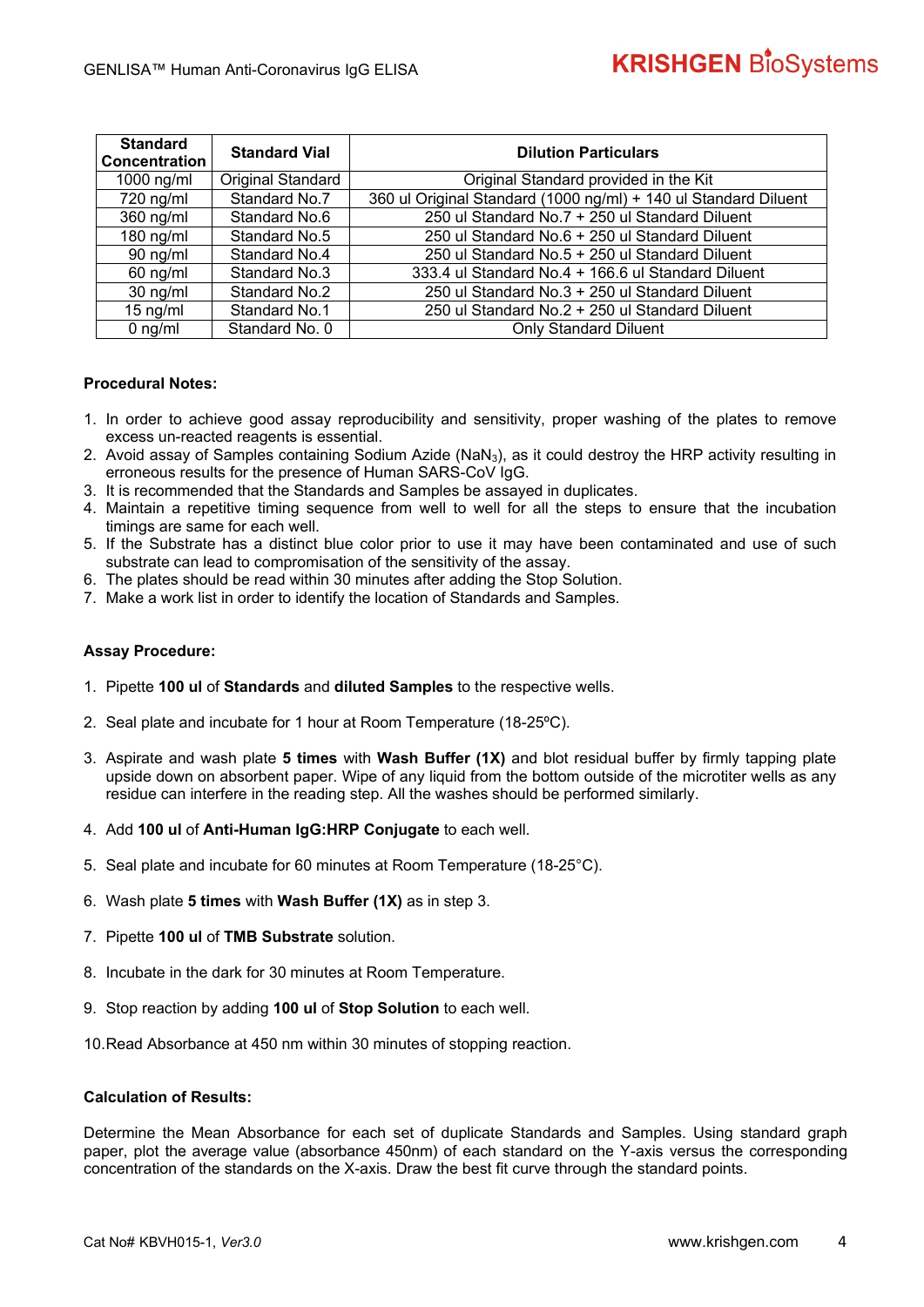## **KRISHGEN BioSystems**

To determine the unknown Human Coronavirus IgG concentrations, find the unknown's Mean Absorbance value on the Y-axis and draw a horizontal line to the standard curve. At the point of intersection, draw a vertical line to the X-axis and read the concentration. If samples were diluted, multiply by the appropriate dilution factor.

Software which is able to generate a polynomial regression  $(2^{nd}$  order) or a cubic spline curve-fit is best recommended for automated results.

### **Note:**

It is recommended to repeat the assay at a different dilution factor in the following cases:

- If the sample absorbance value is below the first standard.

- If the absorbance value is equivalent or higher than the 720 ng/ml standard.

**Typical Data** 

| <b>Standards</b><br>(ng/ml) | Abs   | Abs   | <b>Mean</b><br>Abs | Interpolated<br><b>Concentration</b> | $\%$<br><b>Recovery</b> |
|-----------------------------|-------|-------|--------------------|--------------------------------------|-------------------------|
| 0                           | 0.184 | 0.170 | 0.177              |                                      |                         |
| 15                          | 0.359 | 0.366 | 0.363              | 17.1                                 | 113.9                   |
| 30                          | 0.503 | 0.511 | 0.507              | 29.0                                 | 96.7                    |
| 60                          | 0.843 | 0.866 | 0.854              | 59.4                                 | 99.1                    |
| 90                          | 1.100 | 1.180 | 1.140              | 89.2                                 | 99.2                    |
| 180                         | 1.761 | 1.734 | 1.747              | 184.2                                | 102.4                   |
| 360                         | 2.256 | 2.234 | 2.245              | 351.8                                | 97.7                    |
| 720                         | 2.605 | 2.639 | 2.622              | 728.9                                | 101.2                   |



### **Quality Control:**

It is recommended that for each laboratory assay appropriate quality control samples in each run to be used to ensure that all reagents and procedures are correct.

#### **Performance Characteristics of the Kit:**

This kit has been validated. Please view the details herein below.

### **Standards Range:**

0 ng/ml - 720 ng/ml

#### **Limit Of Detection:**

It is defined as the lowest detectable concentration corresponding to a signal of Mean of '0' standard plus 2\* SD. 10 replicates of '0' standards were evaluated and the LOD was found to be 12 ng/ml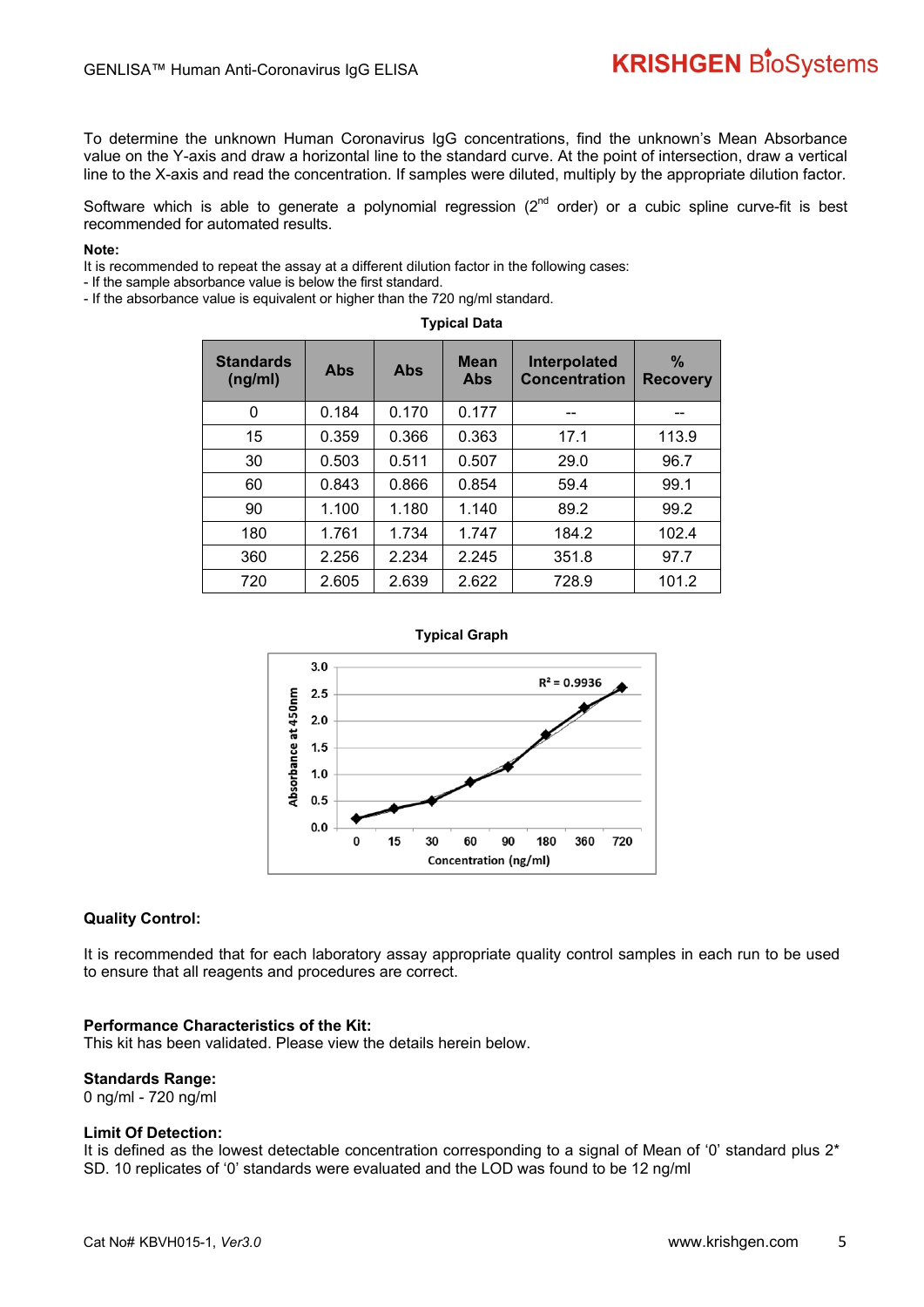### **Specificity:**

The antibodies used in the kit are monoclonal antibodies specific for human SARS-CoV. The standard used is a human SARS-CoV IgG. Cross Reactivity may be observed to SARS-Cov-2.

### **Precision:**

Precision is defined as the percent coefficient of variation (%CV) i.e. standard deviation divided by the mean and multiplied by 100. Assay precision was determined by both intra (n=5 assays) and inter assay (n=5 assays) reproducibility on two pools with low (15 ng/ml), medium (60 ng/ml) and high (720 ng/ml) concentrations. While actual precision may vary from laboratory to laboratory and technician to technician, it is recommended that all operators achieve precision below these design goals before reporting results.

| Pool   | <b>Intra Assay %CV</b> | <b>Inter Assay %CV</b> |
|--------|------------------------|------------------------|
| Low    | <12%                   | <12%                   |
| Medium | $< 10\%$               | $~10\%$                |
| High   | $<$ 10%                | $10\%$                 |

### **Safety Precautions:**

- This kit is For Research Use only. Follow the working instructions carefully.
- The expiration dates stated on the kit are to be observed. The same relates to the stability stated for reagents
- Do not use or mix reagents from different lots.
- Do not use reagents from other manufacturers.
- Avoid time shift during pipetting of reagents.
- All reagents should be kept in the original shipping container.
- Some of the reagents contain small amount of sodium azide (< 0.1 % w/w) as preservative. They must not be swallowed or allowed to come into contact with skin or mucosa.
- Source materials maybe derived from human body fluids or organs used in the preparation of this kit were tested and found negative for HBsAg and HIV as well as for HCV antibodies. However, no known test guarantees the absence of such viral agents. Therefore, handle all components and all patient samples as if potentially hazardous.
- Since the kit contains potentially hazardous materials, the following precautions should be observed
	- Do not smoke, eat or drink while handling kit material
	- Always use protective gloves
	- Never pipette material by mouth
	- Wipe up spills promptly, washing the affected surface thoroughly with a decontaminant.
- In any case GLP should be applied with all general and individual regulations to the use of this kit.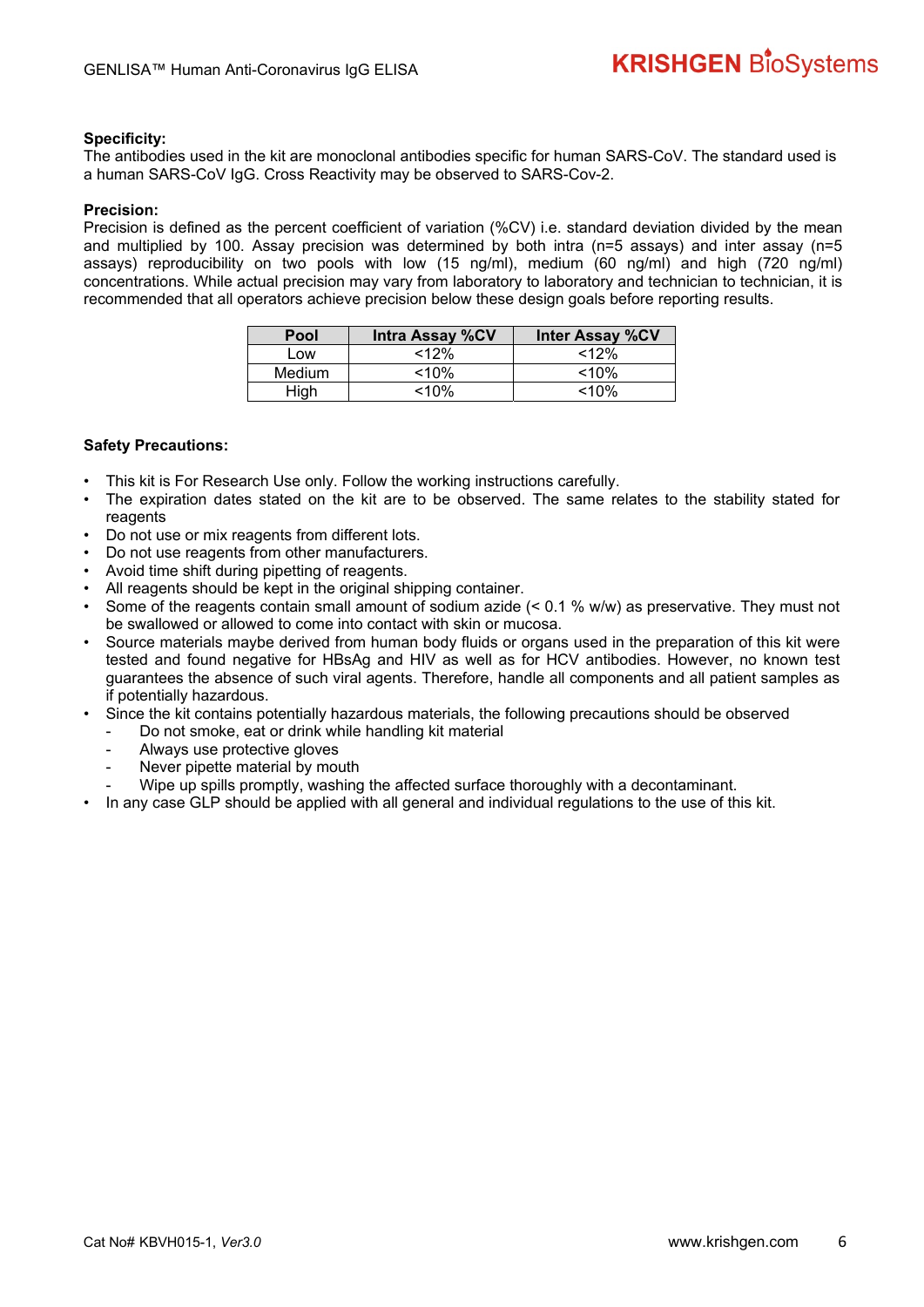# **KRISHGEN BioSystems**

### **SCHEMATIC ASSAY PROCEDURE**